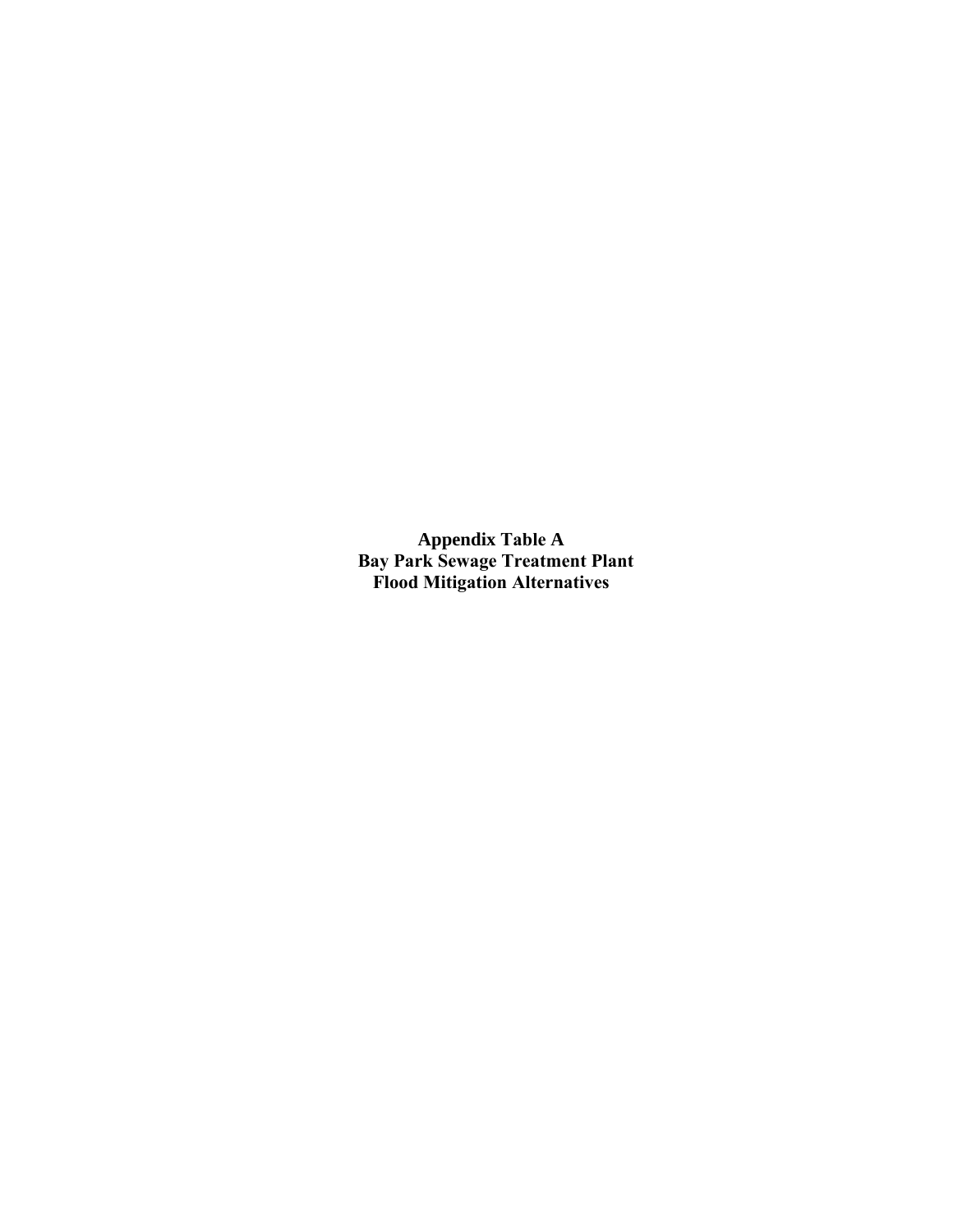**Nassau County Department of Public Works**

| No. | <b>Name</b> | <b>Description</b>                                | <b>Pros</b>                                                                                    | <b>Cons</b>                                                                                                                                                                                                                                                                         | <b>Positive Environmental Impacts</b>                                                                                                                            | <b>Negative Environmental Impacts</b>                                                                                                       | <b>Proposed Mitigation for</b><br><b>Negative Environmental Impacts</b>                                   |                                                                            |
|-----|-------------|---------------------------------------------------|------------------------------------------------------------------------------------------------|-------------------------------------------------------------------------------------------------------------------------------------------------------------------------------------------------------------------------------------------------------------------------------------|------------------------------------------------------------------------------------------------------------------------------------------------------------------|---------------------------------------------------------------------------------------------------------------------------------------------|-----------------------------------------------------------------------------------------------------------|----------------------------------------------------------------------------|
| 1   |             | No modifications to the existing<br>project site. | No disruption to<br>neighbors associated with<br>construction of flood<br>mitigation measures. | Facility generators still at risk of being<br>inundated with floodwater, which will<br>cause extensive damage to equipment<br>and electrical systems in addition to<br>causing Plant to be out of service                                                                           | No direct consequences on geology<br>and soil resources, wetland<br>resources, coastal resources, or<br>vegetation.                                              | Would not prevent discharge of<br>untreated wastewater to the<br>surrounding bodies of water or<br>wetlands during a severe flood<br>event. |                                                                                                           |                                                                            |
|     | No Action   |                                                   | See "Positive<br><b>Environmental Impacts"</b>                                                 | Plant at risk for service disruption due to<br>flood-induced damages, causing pumps<br>to stop operating and raw sewage to<br>back up along pipelines through lower<br>Nassau County. This will cause sewage<br>to flood into the streets and potentially<br>into residents' homes. | No direct consequences on<br>transportation or traffic.                                                                                                          | Negative public health impacts<br>during a flood event that takes the<br>plant out of service.                                              | Since this alternative does not<br>include any modifications to the<br>existing site/facility conditions, |                                                                            |
|     | Alternative |                                                   |                                                                                                | During a significant flood event that<br>takes the Plant out of service, 550,000<br>residents of Nassau County will no longer<br>have access to wastewater services                                                                                                                 | No direct impact on wildlife, fish,<br>threatened/endangered species,<br>migratory birds, archaeological<br>resources, land use, or historic<br>structures.      |                                                                                                                                             |                                                                                                           | mitigation of negative<br>environmental impacts has not<br>been developed. |
|     |             |                                                   |                                                                                                | Risk to the facility related to flooding<br>damages will increase over time, as<br>storm frequency and sea level rise are<br>anticipated to increase.                                                                                                                               | No noise impacts related to<br>construction or other activities<br>since this alternative does not<br>include any changes to existing<br>conditions at the site. |                                                                                                                                             |                                                                                                           |                                                                            |
|     |             |                                                   |                                                                                                | See "Negative Environmental Impacts"                                                                                                                                                                                                                                                | No direct impact on wildlife, fish,<br>threatened/endangered species,<br>migratory birds, archaeological<br>resources, land use, or historic<br>structures.      |                                                                                                                                             |                                                                                                           |                                                                            |





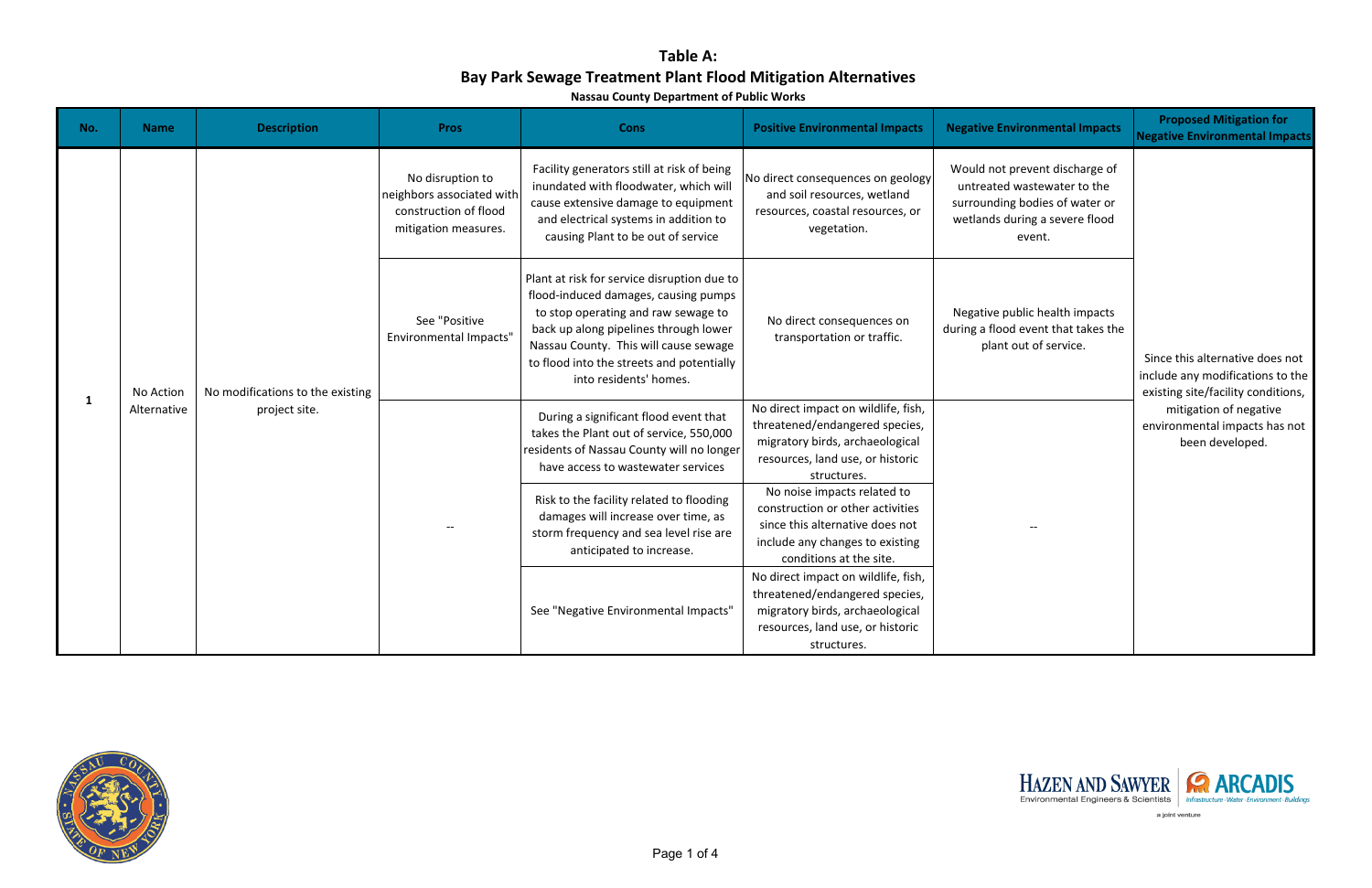**Nassau County Department of Public Works**

| No.            | <b>Name</b>                                                                           | <b>Description</b>                                                                                                                                                                                                                                                                                                                                                                                                                                    | <b>Pros</b>                                                                                                                               | <b>Cons</b>                                                                                                                          | <b>Positive Environmental Impacts</b>                                                                                                                        | <b>Negative Environmental Impacts</b>                                                                                                                                         | <b>Proposed Mitigation for</b><br><b>Negative Environmental Impacts</b>                                                                                                               |  |
|----------------|---------------------------------------------------------------------------------------|-------------------------------------------------------------------------------------------------------------------------------------------------------------------------------------------------------------------------------------------------------------------------------------------------------------------------------------------------------------------------------------------------------------------------------------------------------|-------------------------------------------------------------------------------------------------------------------------------------------|--------------------------------------------------------------------------------------------------------------------------------------|--------------------------------------------------------------------------------------------------------------------------------------------------------------|-------------------------------------------------------------------------------------------------------------------------------------------------------------------------------|---------------------------------------------------------------------------------------------------------------------------------------------------------------------------------------|--|
|                |                                                                                       |                                                                                                                                                                                                                                                                                                                                                                                                                                                       | Conveyance and critical<br>treatment operations will<br>be able to continue in the<br>event of a flood.                                   | Disrupts more land relative to other<br>alternatives, including the adjacent<br>county-owned recreational park and<br>Marjorie Lane. | Flood wall will result in improved<br>noise attenuation for neighbors.                                                                                       | Incidental soil disturbance during<br>construction (excavation for<br>foundation elements, grading,<br>installing piles and slurry walls, and<br>other associated earthwork). | The Contractor will be required<br>to use erosion and sediment<br>controls and obtain any required<br>permits.                                                                        |  |
|                |                                                                                       |                                                                                                                                                                                                                                                                                                                                                                                                                                                       | All facility buildings and<br>assets will be protected<br>from flood damage up to<br>the 500-year flood event                             | Potential to induce off-site flooding,<br>though minimal.                                                                            | Relocating Marjorie Lane away<br>from the water will reduce runoff<br>from the road to the water body,<br>improving water quality.                           | Will distrurb approximately 37 acres<br>of land, which could lead to<br>contaminated stormwater runoff -<br>potentially into Reynold's Channel.                               | The Contractor will be required<br>to prepare a SWPPP including<br>erosion and sediment controls.                                                                                     |  |
| $\overline{2}$ | Proposed<br>Alternatve:<br>Perimeter<br>Flood<br>Protection<br>Berm and<br>Flood Wall | Construct a flood protection<br>barrier composed of earthen<br>levee and flood wall that extends<br>around the perimeter of the Bay<br>Park STP to provide a primary<br>means of defense against<br>flooding. The earthen<br>levee/concrete flood wall will<br>protect against the 500-year<br>flood event. This will require<br>improvements to the adjacent<br>County-owned recreational park<br>as well as an adjacent roadway<br>(Marjorie Lane). | Includes improvements to<br>recreational public park.                                                                                     | See "Negative Environmental Impacts"                                                                                                 | Improved aesthetics for neighbors<br>since plant operation will no longer<br>be visible.                                                                     | Traffic is anticipated to be heavier<br>than normal during construction,<br>especially during the specified<br>delivery hours.                                                | The Contractor will be required<br>to submit maintenance and<br>protection of traffic plans as<br>necessary.                                                                          |  |
|                |                                                                                       |                                                                                                                                                                                                                                                                                                                                                                                                                                                       | After preparing benefit-<br>cost analyses using<br>FEMA's BCA Toolkit, this<br>was proven the most cost-<br>effective.                    |                                                                                                                                      | Incorporates green infrastructure<br>designs including vegetated<br>bioswales and underground<br>stormwater retention.                                       | Noise impacts are anticipated<br>throughout construction, although<br>the alternative will ultimately result<br>in improved noise attenuation.                                | A general noise attenuation plan<br>and determination of working<br>hours will receive community<br>input. Specification 02228 -<br>Noise and Vibration Controls will<br>be followed. |  |
|                |                                                                                       |                                                                                                                                                                                                                                                                                                                                                                                                                                                       |                                                                                                                                           | Flood wall height<br>accounts for anticipated<br>sea level rise.                                                                     |                                                                                                                                                              | Will provide additional protection<br>to coastal resources due to<br>reduction of raw wastewater<br>released from future flood events.                                        | A relatively small area of existing<br>lawn and upland landscape areas will<br>be converted to impervious cover;<br>however, overall floodplain function<br>will not be altered.      |  |
|                |                                                                                       |                                                                                                                                                                                                                                                                                                                                                                                                                                                       | Benefits to human health,<br>safety, and welfare by<br>preventing raw sewage<br>backup and allowing<br>continuous plant<br>functionality. |                                                                                                                                      | Landscaping included in the<br>proposed alternative will provide a<br>more diverse wildlife habitat and<br>add to the aesthetic quality of the<br>community. | $-\, -$                                                                                                                                                                       | $- -$                                                                                                                                                                                 |  |
|                |                                                                                       |                                                                                                                                                                                                                                                                                                                                                                                                                                                       | See "Positive<br><b>Environmental Impacts"</b>                                                                                            |                                                                                                                                      | No direct impact on wildlife, fish,<br>threatened/endangered species,<br>migratory birds, archaeological<br>resources, land use, or historic<br>structures.  |                                                                                                                                                                               |                                                                                                                                                                                       |  |





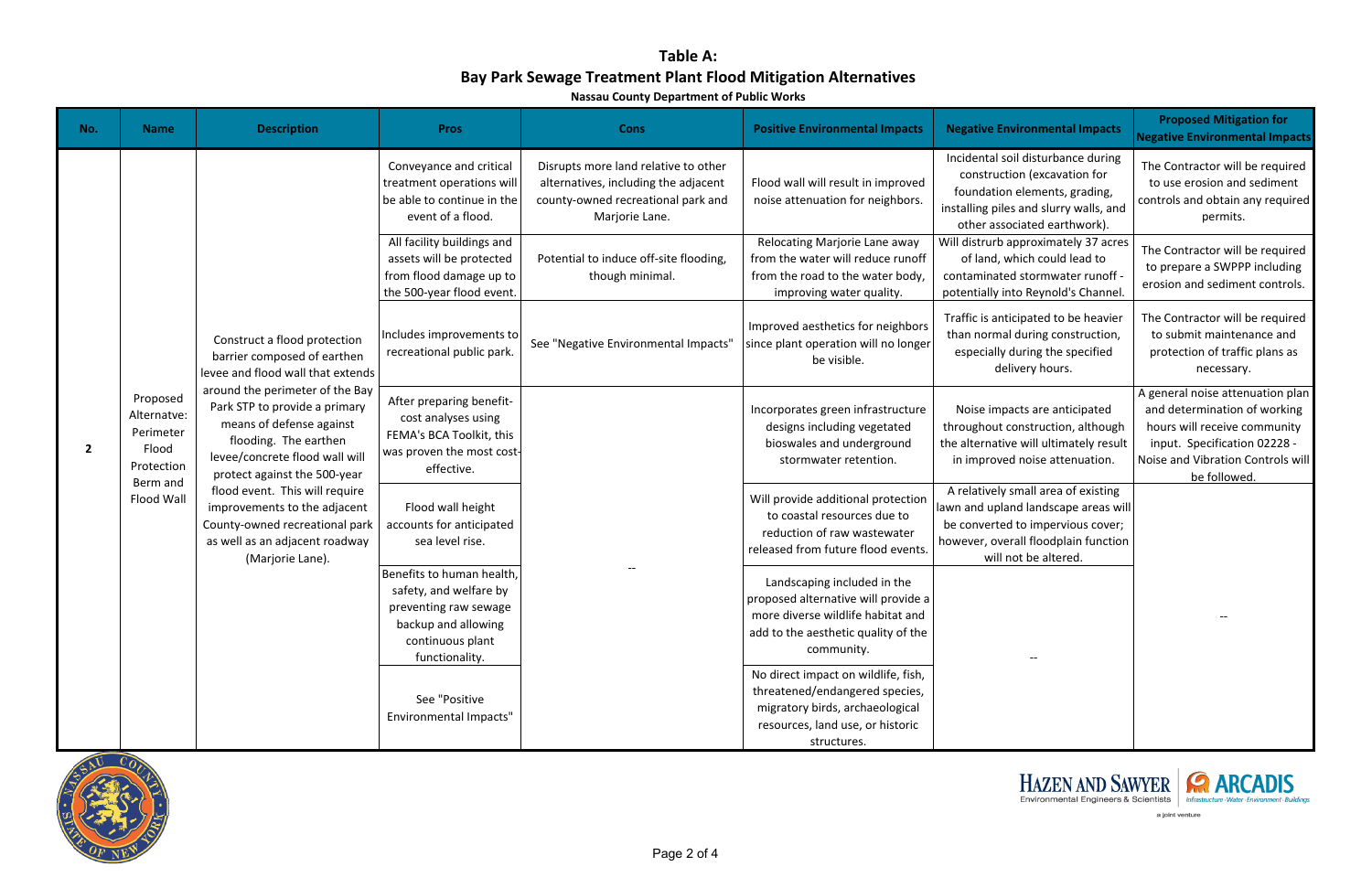**Nassau County Department of Public Works**

| No.                     | <b>Name</b>                                                                                     | <b>Description</b>                                                                                                                                                                                                                                                                    | <b>Pros</b>                                                                                                                            | <b>Cons</b>                                                                                           | <b>Positive Environmental Impacts</b>                                                                                                                       | <b>Negative Environmental Impacts</b>                                                                                                                   | <b>Proposed Mitigation for</b><br><b>Negative Environmental Impacts</b>                                                                                                                                                                                                                                 |
|-------------------------|-------------------------------------------------------------------------------------------------|---------------------------------------------------------------------------------------------------------------------------------------------------------------------------------------------------------------------------------------------------------------------------------------|----------------------------------------------------------------------------------------------------------------------------------------|-------------------------------------------------------------------------------------------------------|-------------------------------------------------------------------------------------------------------------------------------------------------------------|---------------------------------------------------------------------------------------------------------------------------------------------------------|---------------------------------------------------------------------------------------------------------------------------------------------------------------------------------------------------------------------------------------------------------------------------------------------------------|
| $\overline{\mathbf{3}}$ | <b>Other Action</b><br>Alternative:<br>Mitigate All<br>Systems and<br>Equipment<br>Individually | Protect the STP's Tier 1 (most<br>critical) through Tier 4 buildings<br>and systems by construction<br>flood walls around individual<br>buildings/systems or elevating<br>equipment as necessary. Flood<br>walls and elevations would<br>protect against the 500-year<br>flood event. | Conveyance and critical<br>treatment operations will<br>be able to continue in the<br>event of a flood.                                | For those assets elevated and not<br>protected by a flood wall, building<br>damage could still occur. | This alternative would incorporate<br>green infrastructure such as<br>vegetated bioswales and<br>retention/detention areas.                                 | Disturbance to soils during<br>construction (similar to the proposed<br>alternative).                                                                   | The Contractor will be required<br>to use erosion and sediment<br>controls and obtain any required<br>permits.                                                                                                                                                                                          |
|                         |                                                                                                 |                                                                                                                                                                                                                                                                                       | The height of the flood<br>walls and elevations<br>would account for<br>anticipated climate<br>change, including rising<br>sea levels. | See "Negative Environmental Impacts"                                                                  | Will provide additional protection<br>to coastal resources due to the<br>reduction of uncontrolled release<br>of wastewater from future flood<br>events.    | Anticipated to disturb approximately<br>2 acres of land, which could lead to<br>contaminated stormwater runoff -<br>potentially into Reynold's Channel. | The Contractor will be required<br>to prepare a SWPPP including<br>erosion and sediment controls.                                                                                                                                                                                                       |
|                         |                                                                                                 |                                                                                                                                                                                                                                                                                       | Disturbs less land than<br>the proposed alternative<br>(2 acres as opposed to 37<br>acres).                                            |                                                                                                       | No direct impact on vegetation.                                                                                                                             | Traffic is anticipated to be heavier<br>than normal during construction,<br>especially during the specified<br>delivery hours and especially near       | The Contractor will be required<br>to submit maintenance and<br>protection of traffic plans as<br>necessary.                                                                                                                                                                                            |
|                         |                                                                                                 |                                                                                                                                                                                                                                                                                       | Lower potential to induce<br>off-site flooding than the<br>proposed alternative.                                                       |                                                                                                       | No direct impact on wildlife, fish,<br>threatened/endangered species,<br>migratory birds, archaeological<br>resources, land use, or historic<br>structures. | Noise impacts are anticipated<br>throughout construction, although<br>the alternative will ultimately result<br>in improved noise attenuation.          | A general noise attenuation plan<br>and determination of final<br>working hours will be prepared<br>and vetted with the community<br>prior to the commencement or<br>project tasts. The Contractor will<br>also be required to follow<br>Specification Section 02228 -<br>Noise and Vibration Controls. |
|                         |                                                                                                 |                                                                                                                                                                                                                                                                                       | See "Positive<br>Environmental Impacts"                                                                                                |                                                                                                       | Improved noise attenuation and<br>aesthetics for neighbors.                                                                                                 | Use of individual flood walls will<br>increase the amount of impervious<br>surface within the facility.                                                 |                                                                                                                                                                                                                                                                                                         |





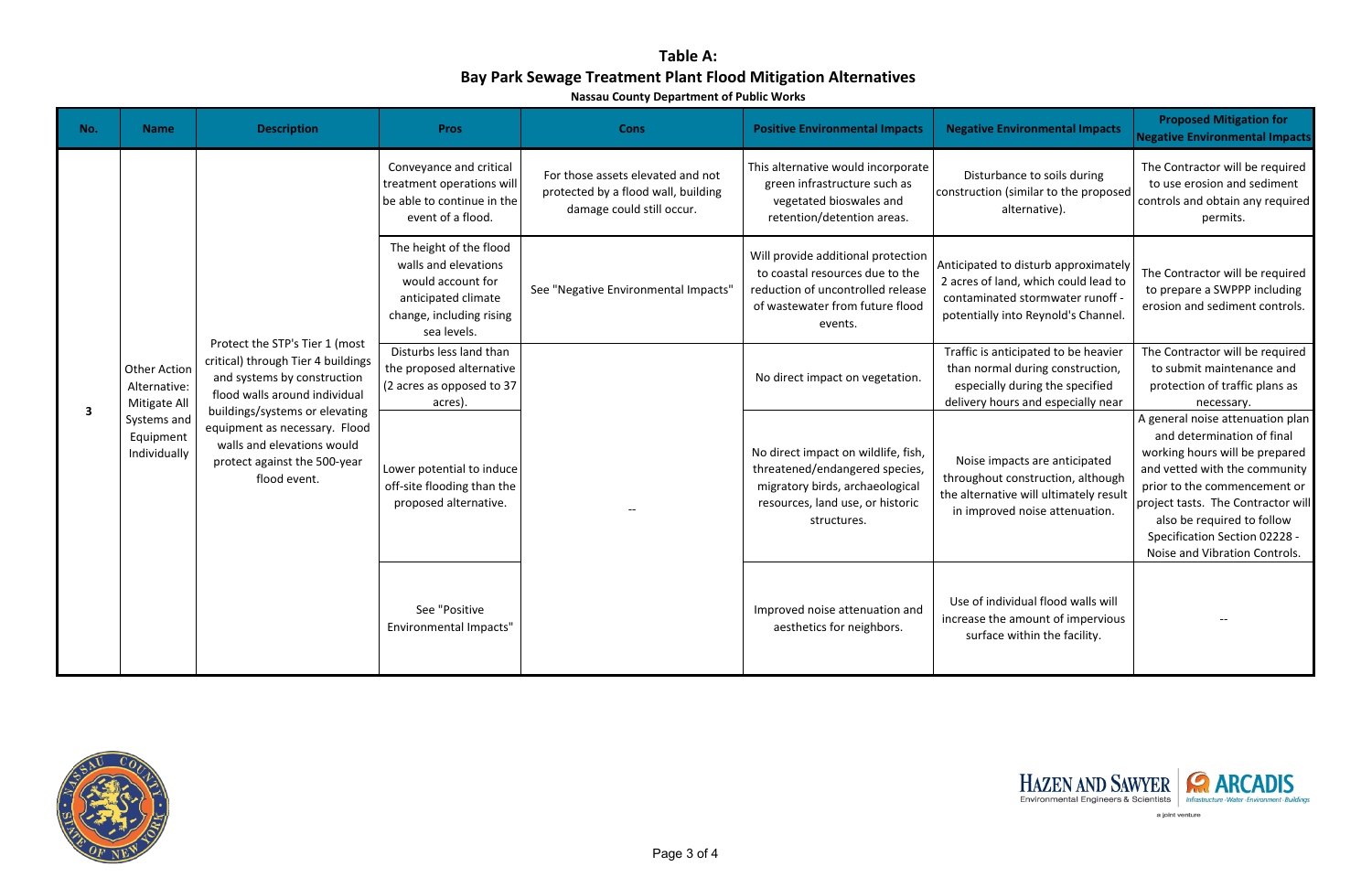**Nassau County Department of Public Works**

| <b>Negative Environmental Impacts</b>                                                             | <b>Proposed Mitigation for</b><br><b>Negative Environmental Impacts</b>                                                      |
|---------------------------------------------------------------------------------------------------|------------------------------------------------------------------------------------------------------------------------------|
| Significant environmental regulatory<br>issues to be addressed during the<br>development process. | Since this alternative was<br>dismissed early on, mitigation of<br>negative environmental impacts<br>has not been developed. |





| No. | <b>Name</b> | <b>Description</b>                                                                                                                                                                                                                                                                                         | <b>Pros</b>                                                                                                                                                                   | <b>Cons</b>                                                                                                                                                                                                                                                     | <b>Positive Environmental Impacts</b>                                                                    | <b>Negative Environmental Impacts</b>                                                             | <b>Proposed Mitigation for</b><br><b>Negative Environmental Impacts</b>                                                      |  |  |  |  |  |  |
|-----|-------------|------------------------------------------------------------------------------------------------------------------------------------------------------------------------------------------------------------------------------------------------------------------------------------------------------------|-------------------------------------------------------------------------------------------------------------------------------------------------------------------------------|-----------------------------------------------------------------------------------------------------------------------------------------------------------------------------------------------------------------------------------------------------------------|----------------------------------------------------------------------------------------------------------|---------------------------------------------------------------------------------------------------|------------------------------------------------------------------------------------------------------------------------------|--|--|--|--|--|--|
| 4   | Relocation  | Relocate entire facility to a<br>location outside of the 500-year<br>floodplain. The adjacent land<br>currently used as a golf course<br>was proposed, as this land is at a<br>higher elevation than the existing<br>STP, and buildings could be<br>designed to be above the 500-<br>year flood elevation. | All facility assets would<br>be protected from<br>damages due to flooding,<br>allowing for the<br>continuous functionality<br>of plant operations during<br>a flooding event. | Difficulty finding land in population-<br>dense area (aside from the proposed<br>adjacent golf course, which is at a higher<br>elevation than the existing facility<br>location but still susceptible to flooding).                                             | New plant would be able to<br>implement state-of-the-art<br>technologies to improve effluent<br>quality. |                                                                                                   |                                                                                                                              |  |  |  |  |  |  |
|     |             |                                                                                                                                                                                                                                                                                                            | Plant could continue its<br>operations uninterrupted<br>while the new plant is<br>constructed.                                                                                | Anticipated high costs and disruptions to<br>roadways, as a potentially long stretch of<br>pipe will have to be installed to convey<br>treated wastewater from the new facility<br>to the outfall.                                                              |                                                                                                          |                                                                                                   |                                                                                                                              |  |  |  |  |  |  |
|     |             |                                                                                                                                                                                                                                                                                                            | New plant would be able<br>to implement state-of-the-<br>art technologies and<br>processes to enhance<br>efficiency, effluent<br>quality, and maintain<br>requirements.       | Anticipated high costs and large-scale<br>disruptions to roadways to redirect all<br>collection and interceptor infrastructure<br>as well as construction of new pumping<br>and metering stations.                                                              |                                                                                                          | Significant environmental regulatory<br>issues to be addressed during the<br>development process. | Since this alternative was<br>dismissed early on, mitigation of<br>negative environmental impacts<br>has not been developed. |  |  |  |  |  |  |
|     |             |                                                                                                                                                                                                                                                                                                            | See "Positive<br><b>Environmental Impacts"</b>                                                                                                                                | Longer anticipated construction time to<br>construct an entire new facility rather<br>than mitigate the existing via the other<br>alternatives, thus leaving the existing<br>facility at risk to flooding for a longer<br>period of time than the alternatives. |                                                                                                          |                                                                                                   |                                                                                                                              |  |  |  |  |  |  |
|     |             |                                                                                                                                                                                                                                                                                                            |                                                                                                                                                                               | Loss of recreational land for public use<br>until the existing facility can be<br>demolished and the land converted.                                                                                                                                            |                                                                                                          |                                                                                                   |                                                                                                                              |  |  |  |  |  |  |
|     |             |                                                                                                                                                                                                                                                                                                            |                                                                                                                                                                               | See "Negative Environmental Impacts"                                                                                                                                                                                                                            |                                                                                                          |                                                                                                   |                                                                                                                              |  |  |  |  |  |  |

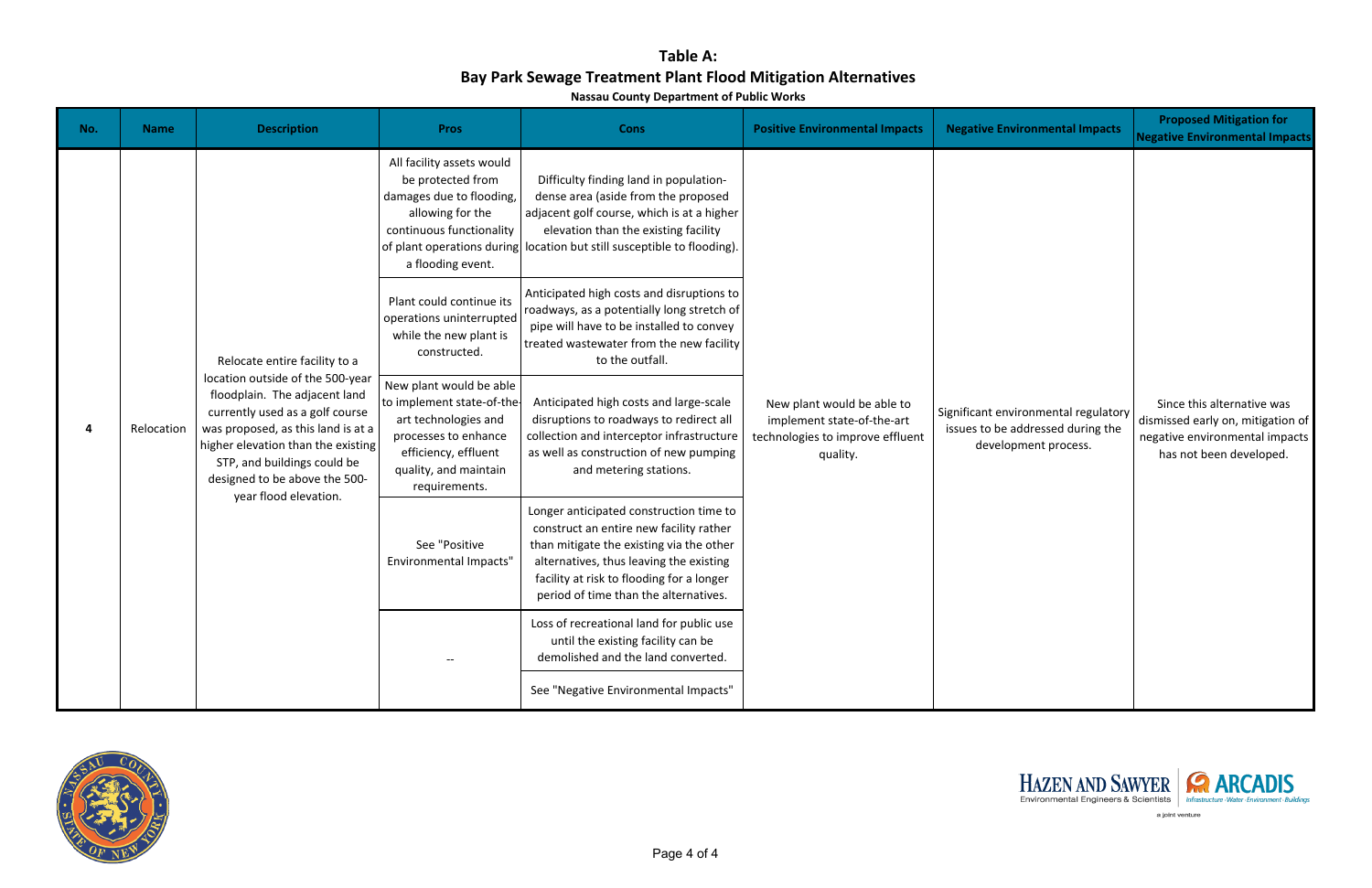**Appendix Table B Spill Incident Summary**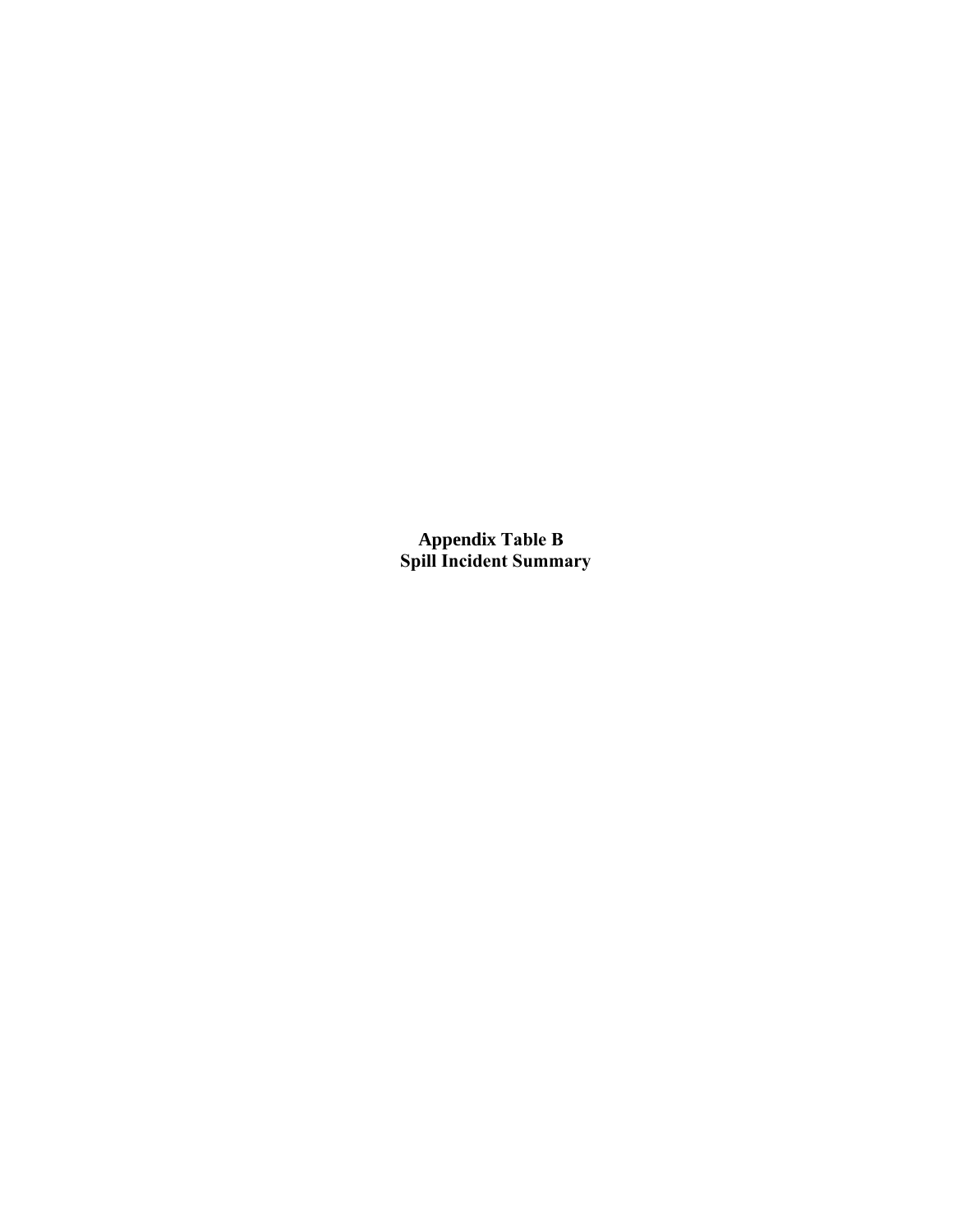# **Table B: Spill Incident Summary**

| 2 MARJORIE LANE        |
|------------------------|
| 2 MARJORIE LANE        |
| <b>2 MARJORIE LANE</b> |
| 2 MARJORIE LANE        |
| 2 MARJORIE LANE        |
| 2 MARJORIE LANE        |
| 2 MARJORIE LANE        |
| 2 MARJORIE LANE        |
| 2 MARJORIE LANE        |
|                        |
| <b>2 MARJORIE LANE</b> |
| 2 MARJORIE LANE        |
| 2 MARJORIE LANE        |
| 2 MARJORIE LANE        |
| 2 MARJORIE LANE        |
| <b>3 MARJORIE LANE</b> |
| 2 MARJORIE LANE        |
| 2 MARJORIE LANE        |
| 2 MARJORIE LANE        |
| 2 MARJORIE LANE        |
| 2 MARJORIE LANE        |
| 2 MARJORIE LANE        |
| 2 MARJORIE LANE        |
| 2 MARJORIE LANE        |
| 2 MARJORIE LANE        |
| 2 MARJORIE LANE        |
| 2 MARJORIE LANE        |
| 2 MARJORIE LANE        |
| <b>2 MARJORIE LANE</b> |
|                        |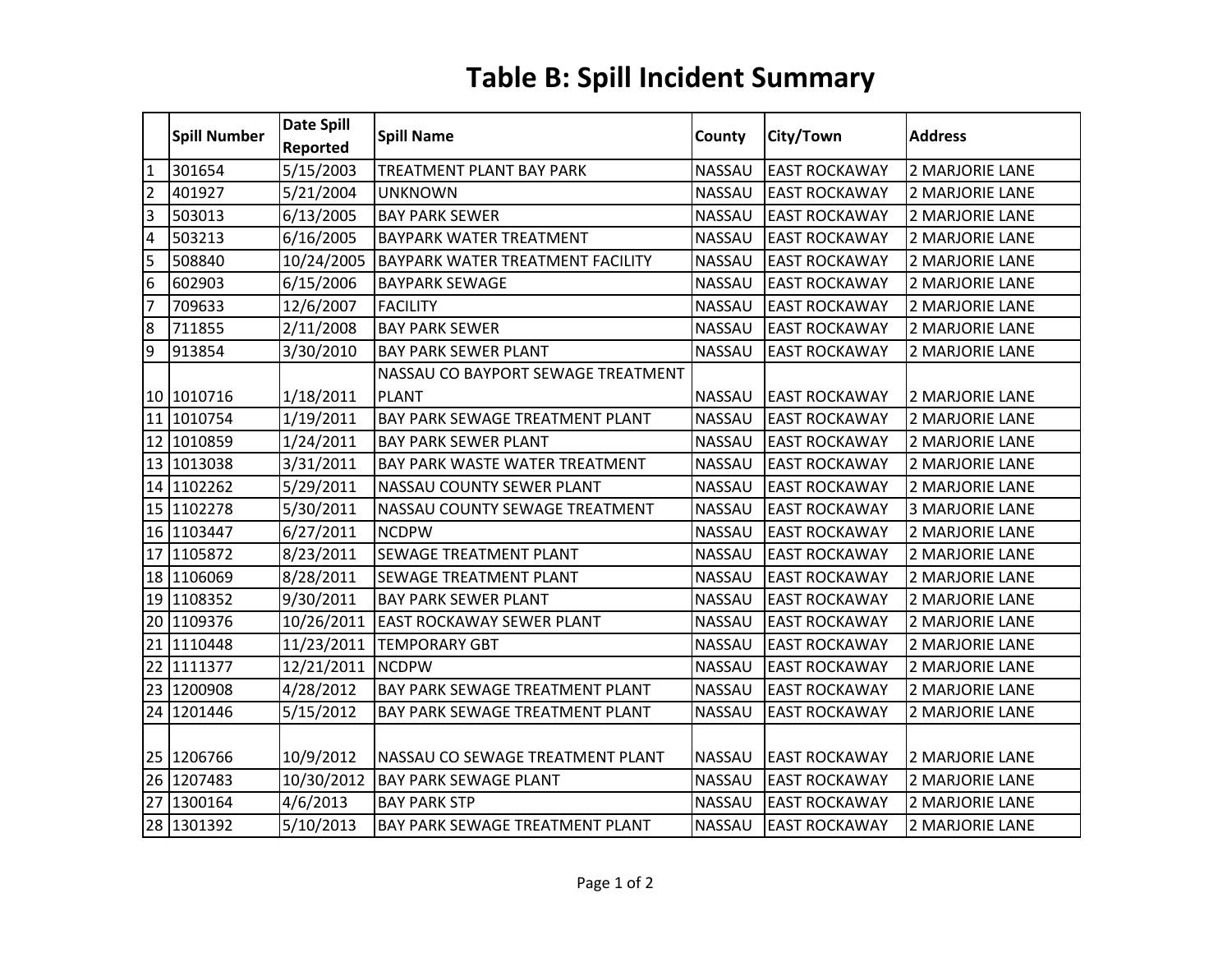# **Table B: Spill Incident Summary**

| 29 1302608  | 6/11/2013 | <b>IBAY PARK SEWAGE TREATMENT PLANT</b> | INASSAU LEAST ROCKAWAY | <b>I2 MARJORIE LANE</b> |
|-------------|-----------|-----------------------------------------|------------------------|-------------------------|
| 30 1307569  |           | 10/23/2013 BAY PARK STP                 | INASSAU LEAST ROCKAWAY | <b>12 MARJORIE LANE</b> |
|             |           |                                         |                        | 2 MARJORIE LANE/4TH     |
| 131 1308878 | 12/4/2013 | <b>IBAY PARK STP</b>                    | INASSAU LEAST ROCKAWAY | <b>IAVENUE</b>          |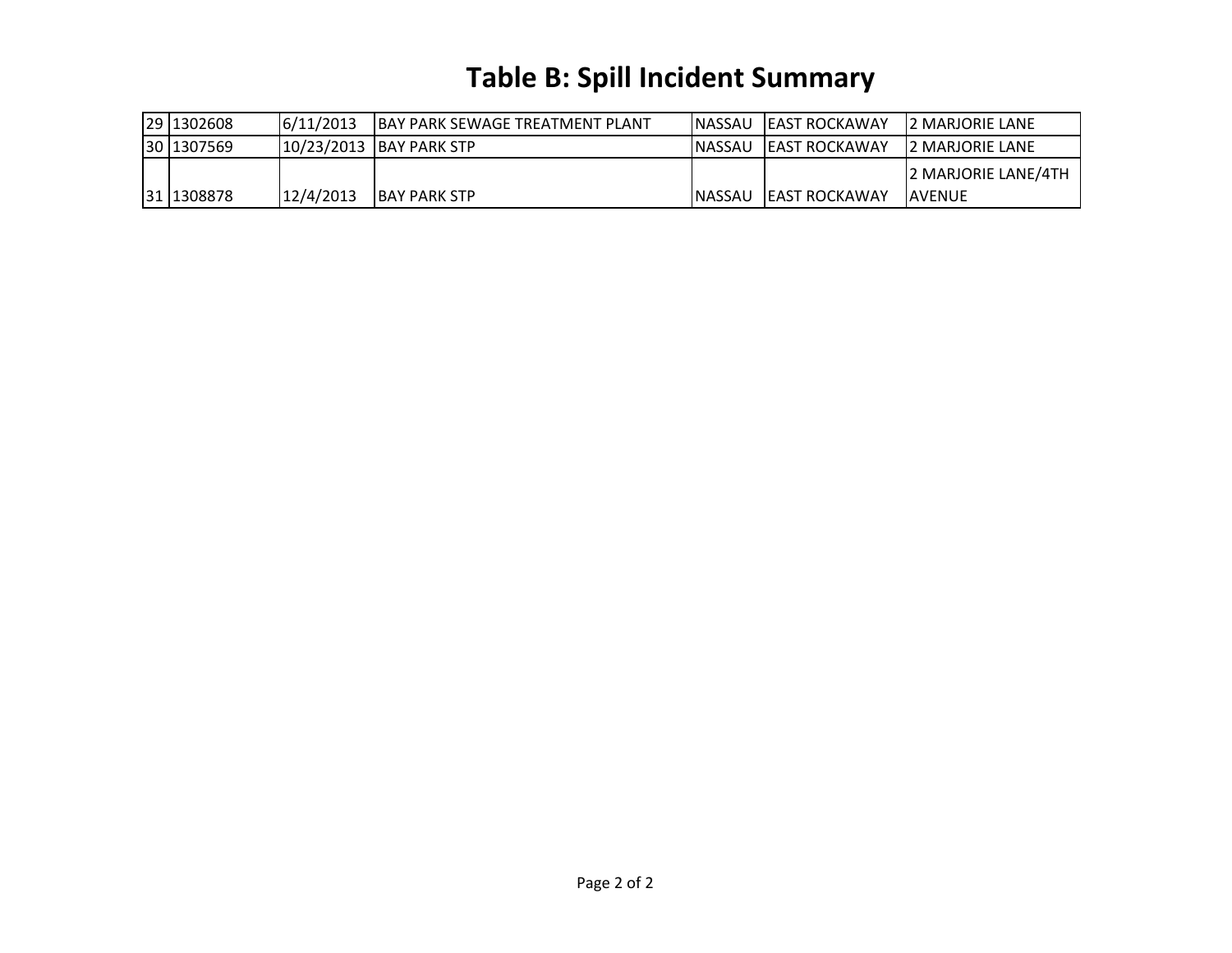**Appendix Table C Environmental Site Remediation**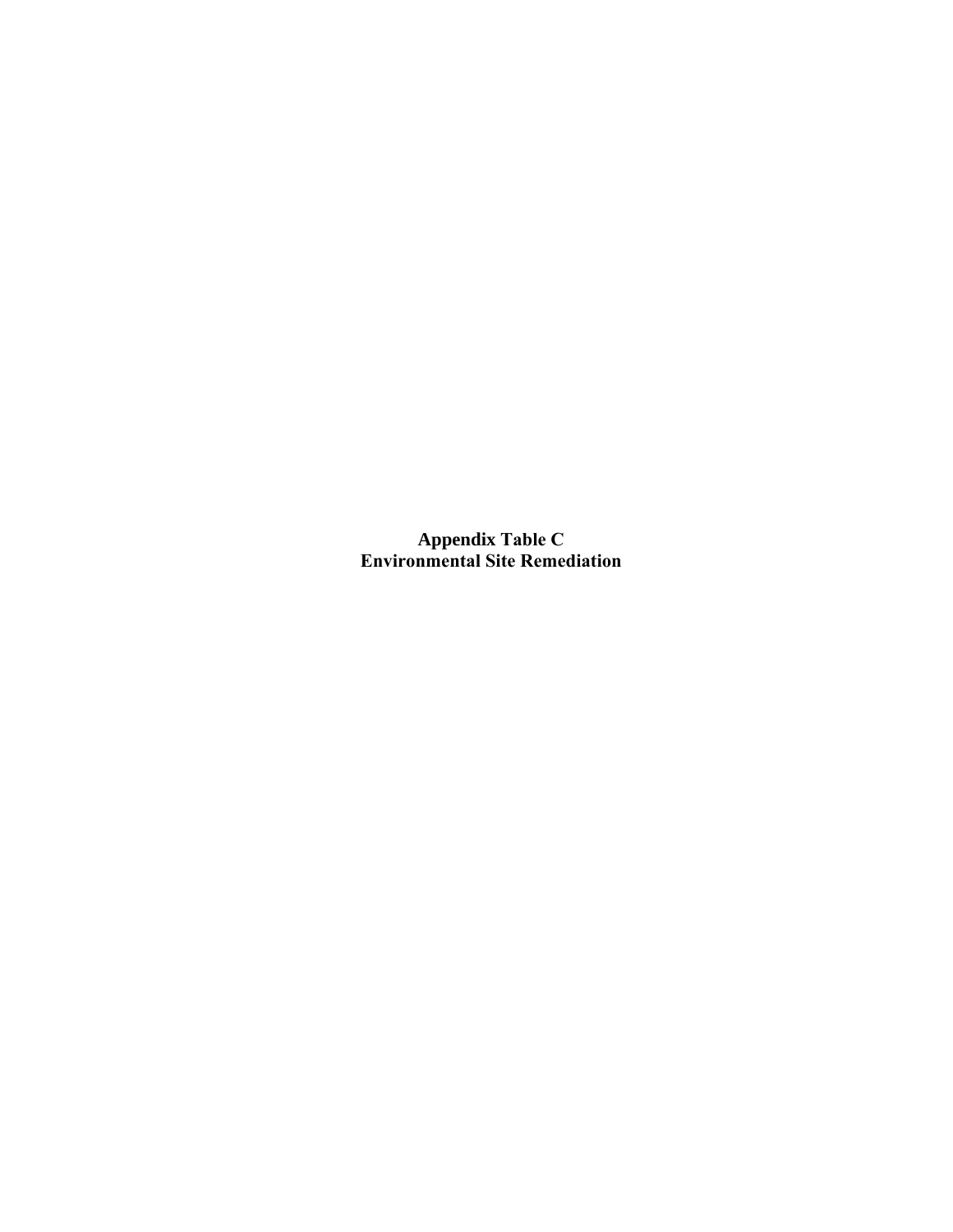## **Table C: Environmental Site Remediation**

| Site Code | <b>Site Name</b>                            |      |    |         | Program   Site Class   County   City/town | <b>Address</b>                           |
|-----------|---------------------------------------------|------|----|---------|-------------------------------------------|------------------------------------------|
|           | C130123 Ellman International, Inc.          | IBCP | IN |         |                                           | NASSAU Oceanside 3345 Royal Avenue       |
|           | C130168 Former National Loan Investors Site | IBCP | ΙN |         |                                           | NASSAU Oceanside 3333 Royal Avenue       |
|           | 130066 Railroad Dry Cleaners                | .HW  |    |         |                                           | 2 NASSAU Oceanside 3180 Lawson Boulevard |
|           | 130168 Former National Loan Investors Site  | HW   |    | INASSAU |                                           | Oceanside 3333 Royal Avenue              |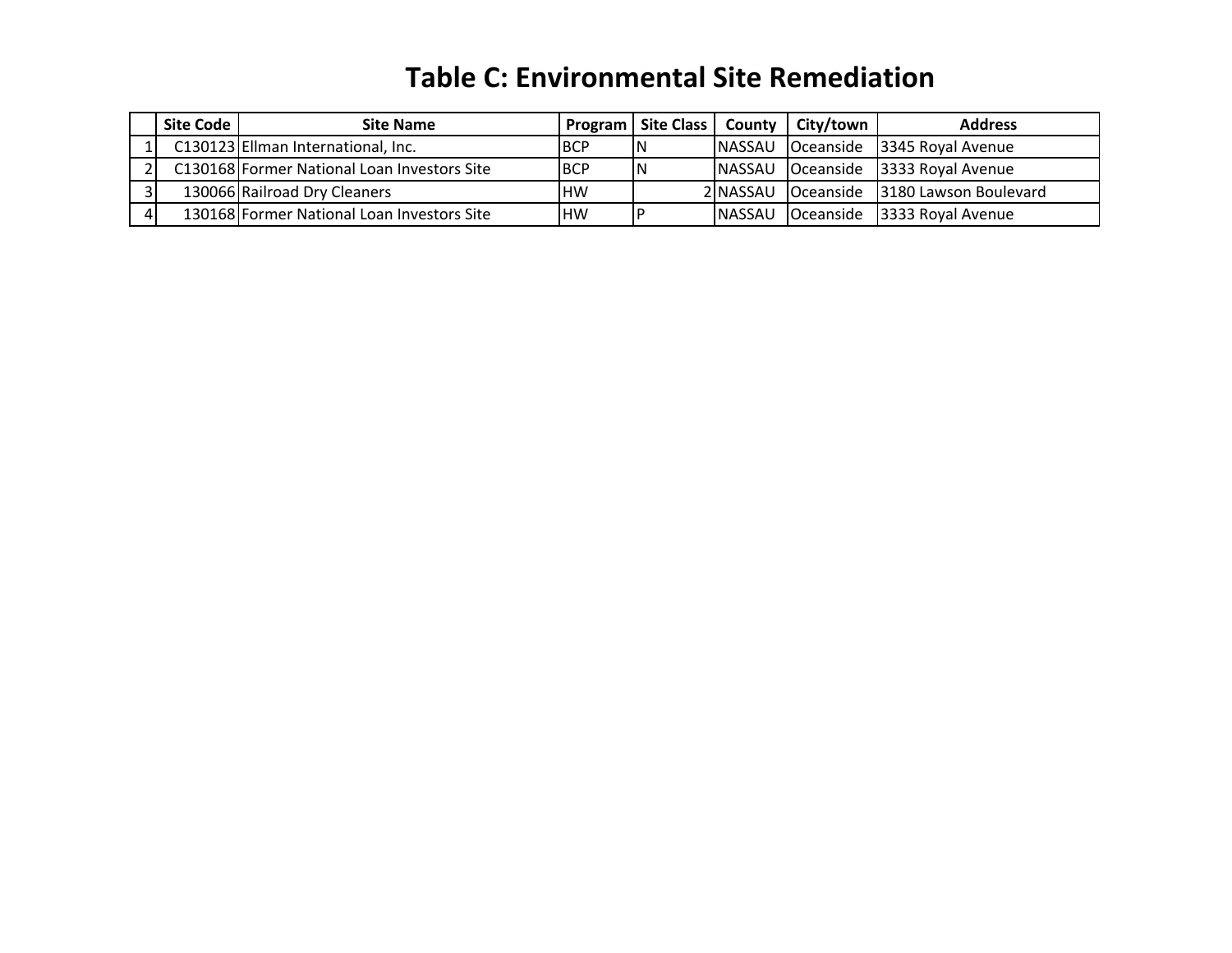**Appendix Table D1 Federal and New York State Ambient Air Quality Standards**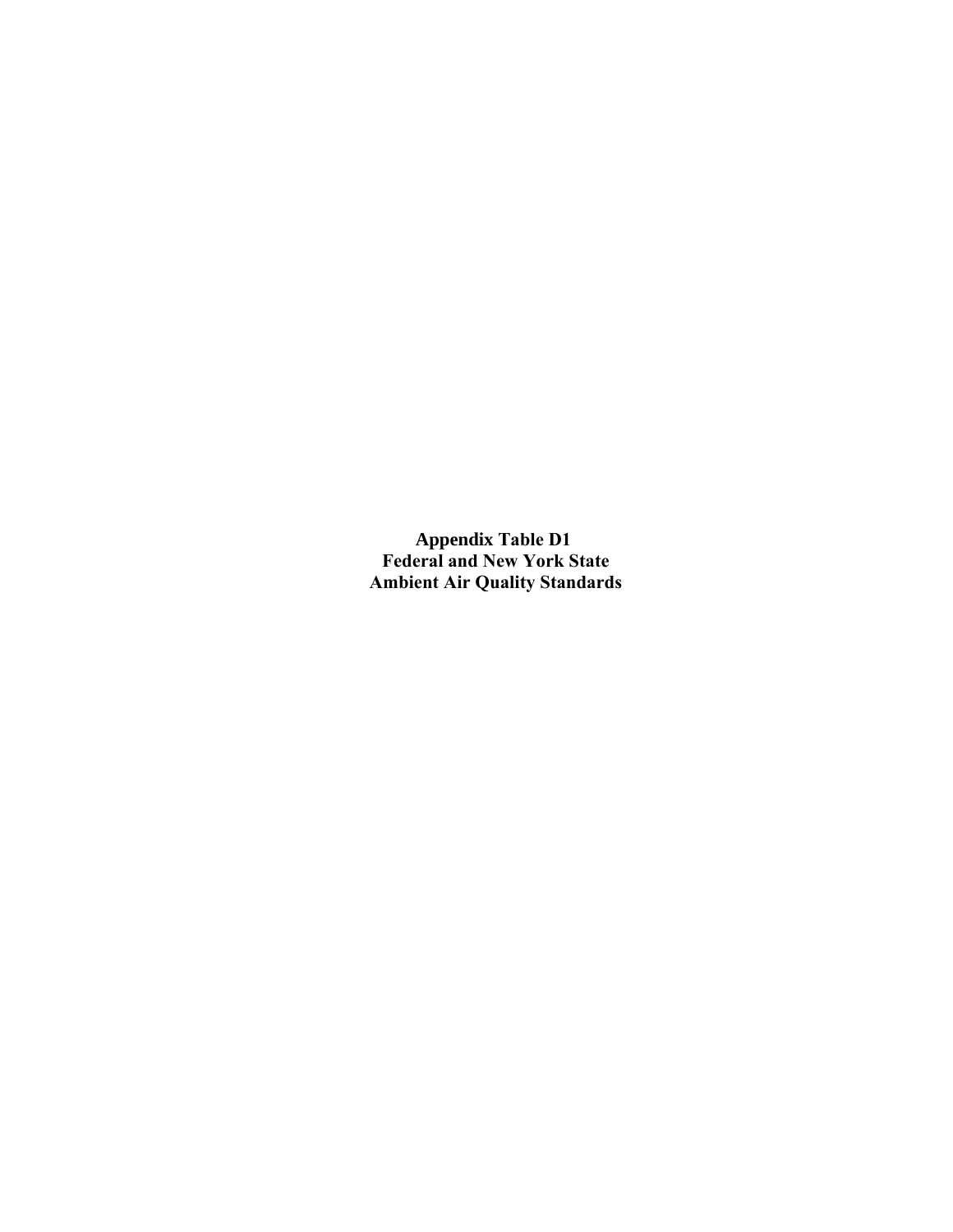|                                                              |                                                      |                                                                |                                       | <b>Federal Air Quality Standards</b> |                  |                 | <b>New York State</b> |  |      |
|--------------------------------------------------------------|------------------------------------------------------|----------------------------------------------------------------|---------------------------------------|--------------------------------------|------------------|-----------------|-----------------------|--|------|
| <b>Pollutant</b>                                             | Avg.<br><b>Period</b>                                |                                                                | <b>Primary Standard</b>               | <b>Secondary Standard</b>            |                  |                 | <b>Standards 1</b>    |  |      |
|                                                              |                                                      | Level 3                                                        | <b>Statistic 2</b>                    | <b>Level</b>                         | <b>Statistic</b> | <b>Level</b>    | <b>Statistic</b>      |  |      |
| Carbon                                                       | 8-hour                                               | 9 ppm                                                          | Maximum                               | None                                 |                  | 9 ppm           | Maximum               |  |      |
| Monoxide                                                     | 1-hour                                               | 35 ppm                                                         | Maximum                               |                                      |                  | 35 ppm          | Maximum               |  |      |
|                                                              | Quarterly<br>average                                 | 1.5 $\mu$ g/m <sup>3</sup> ,<br>effective<br>until<br>12/31/12 | Maximum                               |                                      | Same as Primary  |                 | None                  |  |      |
| Lead 4                                                       | Rolling 3<br>month<br>average<br>(2008)<br>standard) | 0.15<br>$\mu$ g/m <sup>3</sup> ,<br>effective<br>1/1/13        | Maximum                               | Same as Primary                      |                  |                 |                       |  | None |
| Nitrogen                                                     | Annual                                               | 0.053 ppm                                                      | Arithmetic<br>Mean                    |                                      | Same as Primary  | $0.05$ ppm      | Arithmetic<br>Mean    |  |      |
| Dioxide                                                      | 1-hour                                               | $0.100$ ppm<br>5                                               | 3 year avg                            | Arithmetic<br>0.053 ppm<br>Mean      |                  |                 | None                  |  |      |
| Total<br>Suspended<br><b>Particulate</b><br><u>s (TSP) 6</u> | 12<br>consecutiv<br>e months                         |                                                                | None                                  | None                                 |                  | $75 \mu g/m^3$  | Geometric<br>Mean     |  |      |
|                                                              | 24-hours                                             | 260 µg/m <sup>3</sup>                                          | Maximum                               | 150 $\mu$ g/m <sup>3</sup>           | Maximum          | $250 \mu g/m^3$ | Maximum               |  |      |
| <b>Particulate</b><br><b>Matter</b><br>(PM <sub>10</sub> ) 7 | 24-hour                                              | $150 \mu g/m3$                                                 | Maximum                               | Same as Primary                      |                  | None            |                       |  |      |
| Particulate<br>Matter                                        | Annual                                               | $12 \mu g/m^3$                                                 | Arithmetic<br>Mean                    |                                      | Same as Primary  | None            |                       |  |      |
| $(PM_{2.5})$                                                 | 24-hour                                              | $35 \mu q/m^3 8$                                               | 3 year avg                            | Same as Primary                      |                  |                 |                       |  |      |
|                                                              | 8-hour<br>$(2008 \text{ std})$                       |                                                                | 0.075 ppm 3 year avg                  |                                      | Same as Primary  |                 | None                  |  |      |
| Ozone 9                                                      | 8-hour<br>(1997 std)                                 | $0.08$ ppm                                                     | 3 year avg                            | Same as Primary                      |                  | 0.08 ppm        | Maximum               |  |      |
|                                                              | 1-hour                                               | $0.12$ ppm                                                     | Not<br><b>Applicable</b><br>in NYS 10 |                                      | Same as Primary  | $0.12$ ppm      | Maximum               |  |      |
|                                                              | Annual                                               | 0.03 ppm                                                       | Arithmetic<br>Mean                    | None                                 |                  | 0.03 ppm        | Arithmetic<br>Mean    |  |      |
| Sulfur                                                       | 24-hour                                              | 0.14 ppm                                                       | Maximum                               |                                      |                  | 0.14 ppm        | Maximum               |  |      |
| Dioxide                                                      | 3-hour                                               |                                                                | None                                  | $0.5$ ppm                            | Maximum          | 0.50 ppm        | Maximum               |  |      |
|                                                              | 1-hour                                               | 75 ppb                                                         | 3 year avg<br>11                      | None                                 |                  |                 | None                  |  |      |
| Hydrocarb<br>ons (non-<br>methane)                           | 3-hour (6-9<br>am)                                   |                                                                | None                                  |                                      | None             |                 | Maximum               |  |      |

**Table D1: Federal and New York State Ambient Air Quality Standards**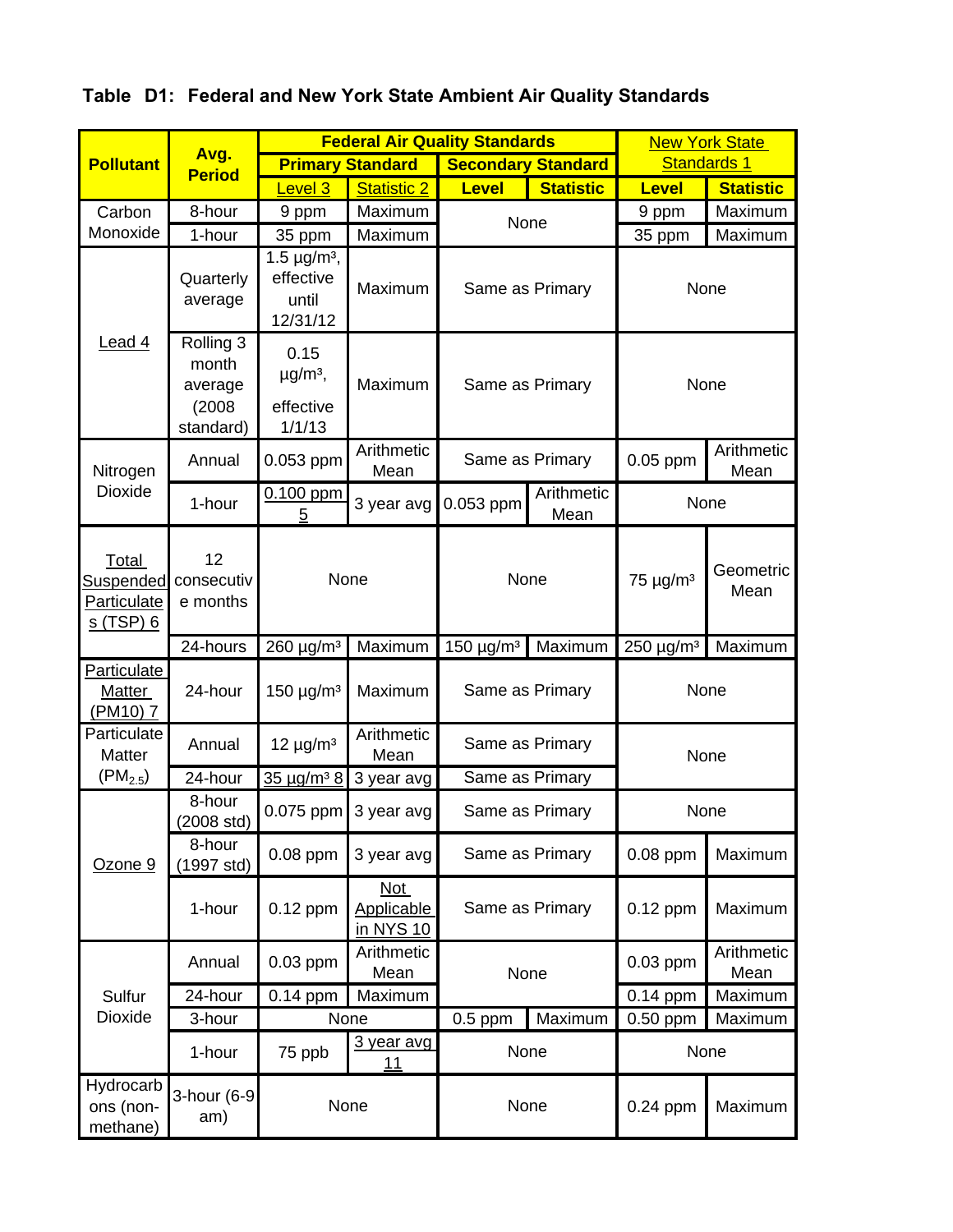#### **Table D1 Footnotes**

| <b>Number</b>           | <b>Description</b>                                                                                                                                                                                                                                                                                                                                                                                                                                                                                                                      |
|-------------------------|-----------------------------------------------------------------------------------------------------------------------------------------------------------------------------------------------------------------------------------------------------------------------------------------------------------------------------------------------------------------------------------------------------------------------------------------------------------------------------------------------------------------------------------------|
| 1                       | New York State also has standards for beryllium, fluorides, hydrogen sulfide, and settleable<br>particulates (dustfall). Ambient monitoring for these pollutants is not currently conducted.                                                                                                                                                                                                                                                                                                                                            |
| $\overline{c}$          | All maximum values are concentrations not to be exceeded more than once per calendar<br>year. (Federal 1 hour Ozone Standard not to be exceeded more than three days in three<br>calendar years).                                                                                                                                                                                                                                                                                                                                       |
| 3                       | Gaseous concentrations for Federal standards are corrected to a reference temperature of<br>25°C and to a reference pressure of 760 millimeters of mercury.                                                                                                                                                                                                                                                                                                                                                                             |
| $\overline{\mathbf{4}}$ | Federal standard for lead not yet officially adopted by NYS. Based upon the November 22,<br>2011 EPA designation for areas of New York State, which became effective on 12/31/11,<br>the 0.15 µg/m <sup>3</sup> standard will be effective throughout New York State on 1/1/2013 will<br>replace the previous level of 1.5 $\mu g/m^3$ . The 1978 lead standard (1.5 $\mu g/m^3$ as a quarterly<br>average) remains in effect until one year after an area is designated for the 2008 standard<br>(12/31/12 throughout New York State). |
| 5                       | The 0.100 ppm standard is effective 1/22/2010. To attain this standard, the 3-year average<br>of the 98th percentile of the daily maximum 1-hour average within an area must not exceed<br>0.100 ppm.                                                                                                                                                                                                                                                                                                                                   |
| 6                       | New York State also has 30, 60, and 90-day standards as well as geometric<br>mean standards of 45, 55, and 65 $\mu$ g/m <sup>3</sup> in Part 257 of NYCRR. While these<br>TSP standards have been superseded by the above PM10 standards, TSP<br>measurements may still serve as surrogates to PM10 measurements in the<br>determination of compliance status.                                                                                                                                                                          |
| $\overline{7}$          | Federal standard for $PM_{10}$ not yet officially adopted by NYS, but is currently being applied<br>to determine compliance status.                                                                                                                                                                                                                                                                                                                                                                                                     |
| 8                       | Federal standard was changed from 65 to 35 µg/m <sup>3</sup> on December 17, 2006. Compliance<br>with the Federal standard is determined by using the average of 98th percentile 24 hour<br>value during the past three years, which can not exceed 35 µg/m <sup>3</sup> .                                                                                                                                                                                                                                                              |
| 9                       | Former NYS Standard for ozone of 0.08 PPM was not officially revised via regulatory<br>process to coincide with the Federal standard of 0.12 PPM which is currently being applied<br>by NYS to determine compliance status. Compliance with the Federal 8 hour standards is<br>determined by using the average of the 4th highest daily value during the past three years -<br>which can not exceed 0.084 PPM or 0.075 PPM, effective May 27, 2008).                                                                                    |
| 10                      | (a) EPA revoked the 1-hour ozone standard in all areas, although some areas have<br>continuing obligations under that standard ("anti-backsliding").                                                                                                                                                                                                                                                                                                                                                                                    |
|                         | (b) The standard is attained when the expected number of days per calendar year with<br>maximum hourly average concentrations above 0.12 ppm is $< 1$ .                                                                                                                                                                                                                                                                                                                                                                                 |
| 11                      | Final rule signed June 2, 2010. To attain this standard, the 3-year average of the 99th<br>percentile of the daily maximum 1-hour average at each monitor within an area must not<br>exceed 75 ppb.                                                                                                                                                                                                                                                                                                                                     |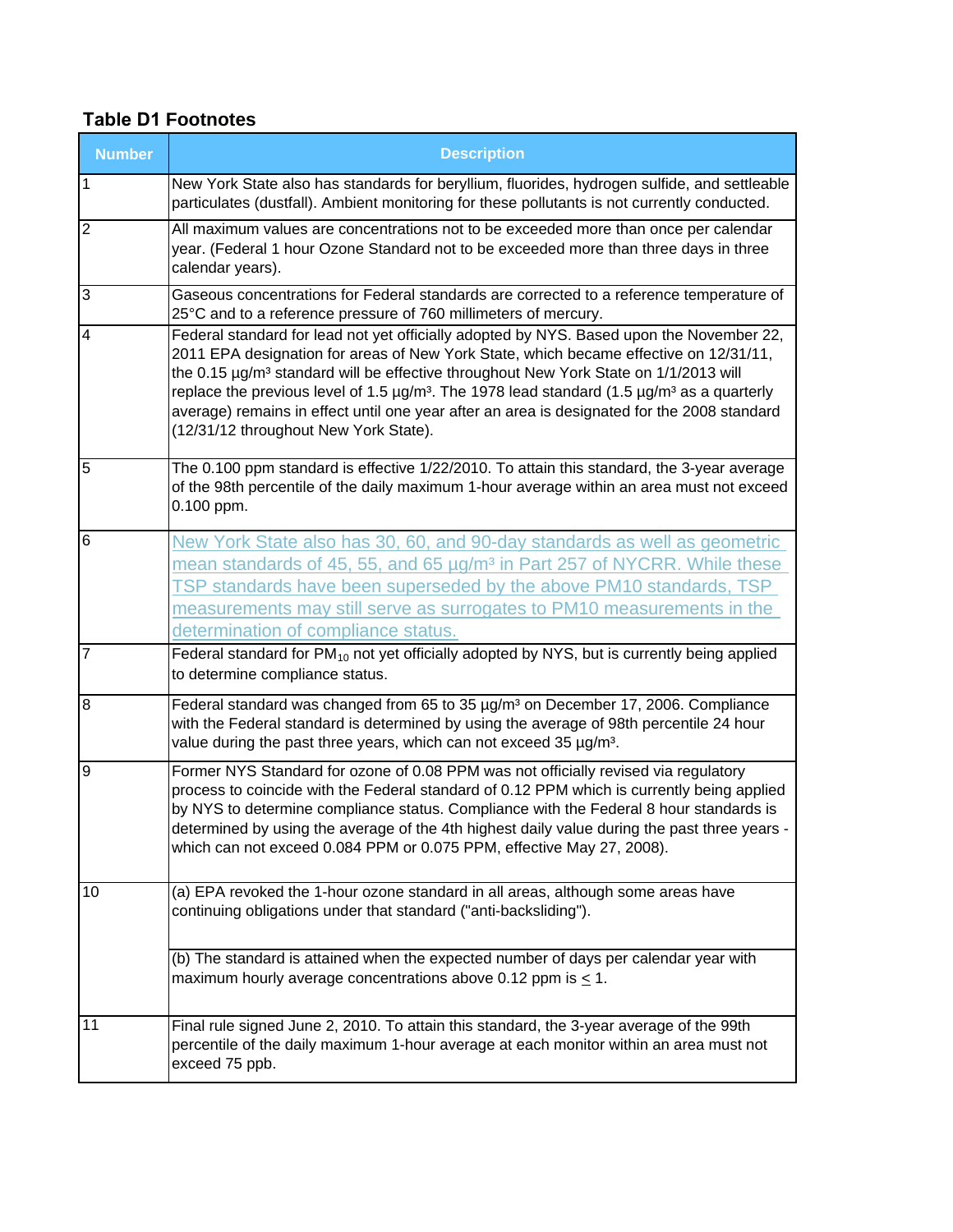**Appendix Table D2 NYSDEC Region 1 Ambient Air Background Concentrations**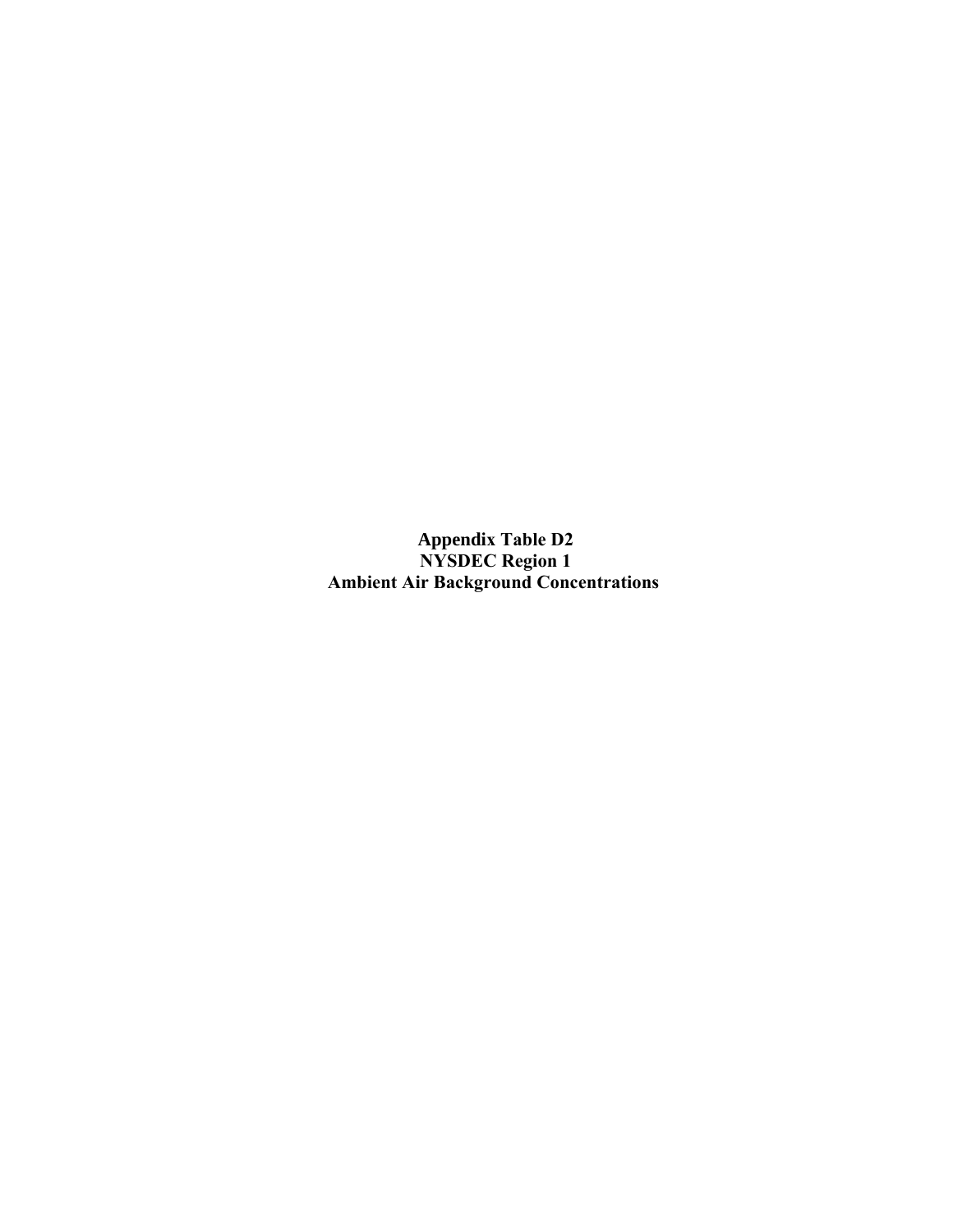**Table D2: NYSDEC Region 1 Ambient Air Background Concentrations**

| <b>Polutant</b>       | <b>Station</b>   | Averaging<br><b>Period</b> | <b>Background</b><br>Reading |
|-----------------------|------------------|----------------------------|------------------------------|
|                       | <b>Babylon</b>   | 8-hour                     | 0.086 ppm                    |
| Ozon                  |                  | 1-hour                     | 0.127 ppm                    |
|                       | <b>Hotsville</b> | 8-hour                     | 0.079 ppm                    |
|                       |                  | 1-hour                     | $0.12$ ppm                   |
| Nitrogen Dioxide      | <b>Hotsville</b> | Annual                     | 8.78 ppb                     |
|                       |                  | 1-hour                     | 57.0 ppb*                    |
| <b>Sulfur Dioxide</b> | <b>Hotsville</b> | Annual                     | $1.03$ ppb                   |
|                       |                  | 24-hour                    | $6.1$ ppb                    |
| PM2.5                 | <b>Babylon</b>   | Annual                     | 8.4 ug/m3                    |
|                       |                  | 24-hour                    | 23 uq/m3                     |

\* Only data for 2010 available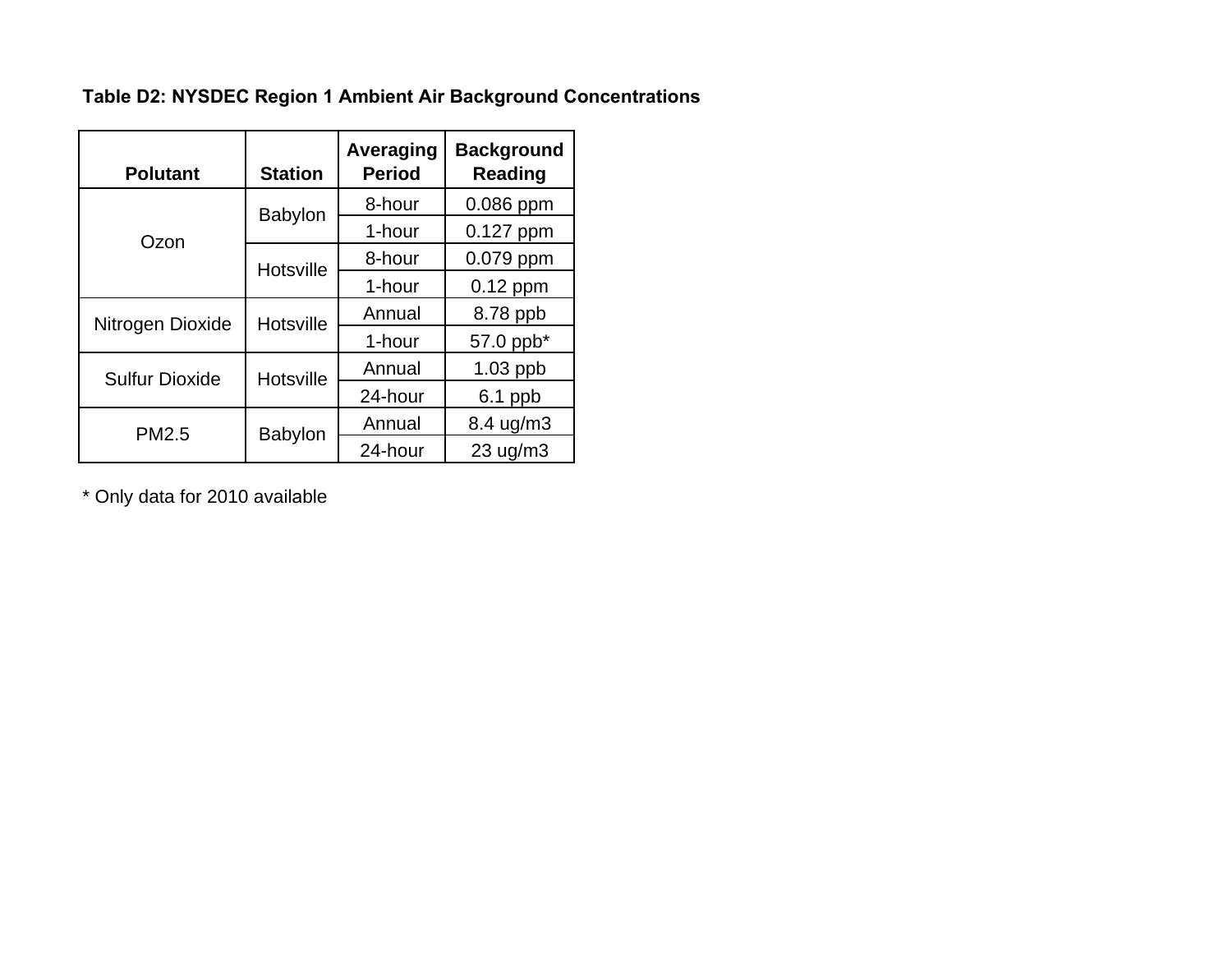**Appendix Table D3 Potential Emissions from Construction Activity**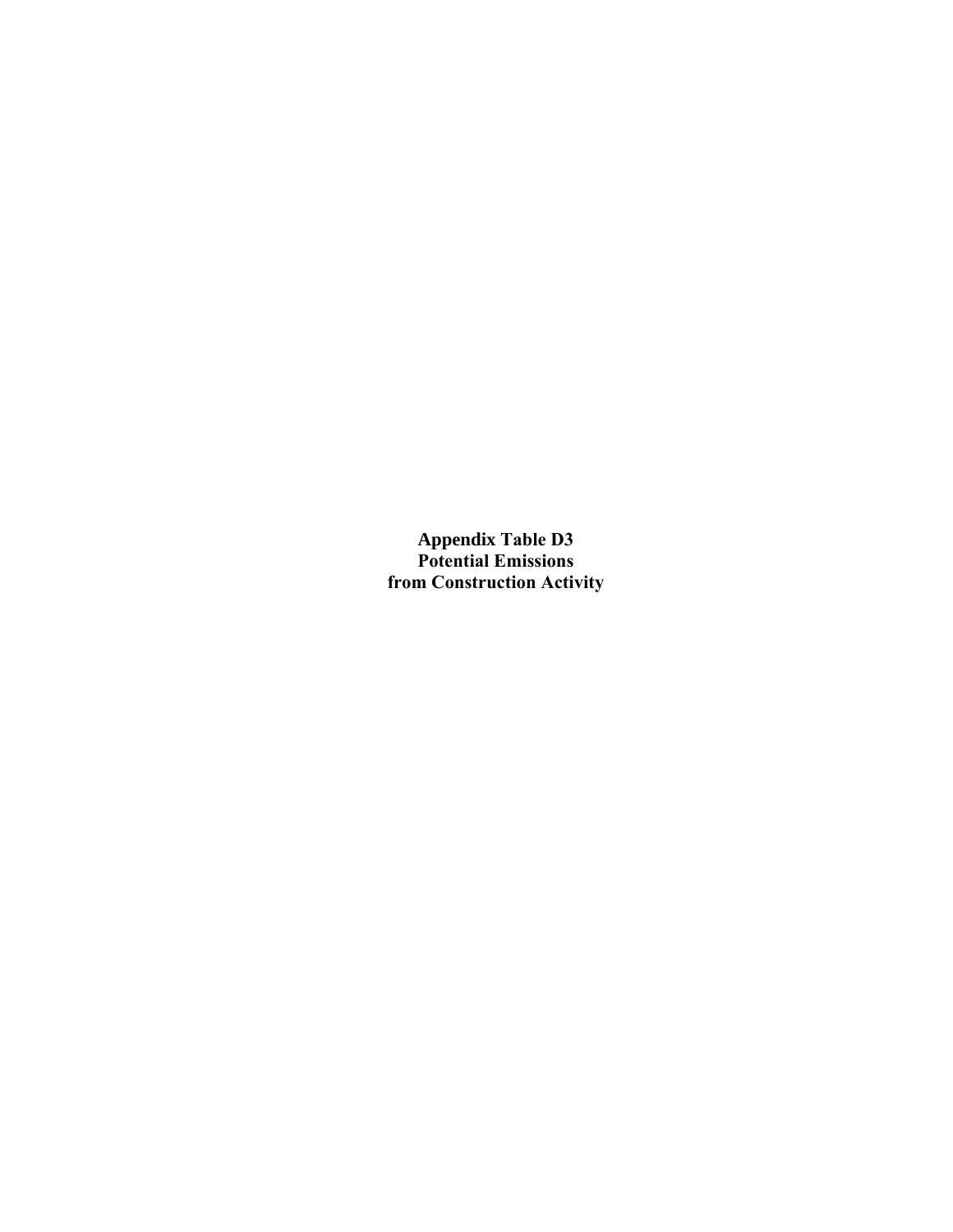#### **Table D3: Potential Emissions from Construction Activity**

| Anticipated Length of Workday:         |                 | hours      |
|----------------------------------------|-----------------|------------|
| <b>Construction Activity Duration:</b> | 12 <sub>1</sub> | months     |
| Work hours per Year:                   | 1920            | hours/year |

#### **Maximum Calculated Hourly Emissions Data**

| <b>Equipment</b>              | <b>SCC</b> | <b>Equipment</b><br>ID | <b>Equipment</b><br><b>Rated HP</b> | Age of<br>equip. | NonRoad Emission Rates (tons/year), NR-009c, April 2004 |      |                 |                 |           |                         |                             |  |  |
|-------------------------------|------------|------------------------|-------------------------------------|------------------|---------------------------------------------------------|------|-----------------|-----------------|-----------|-------------------------|-----------------------------|--|--|
|                               |            |                        |                                     |                  | <b>THC</b>                                              | CO   | NO <sub>x</sub> | SO <sub>2</sub> | $PM_{10}$ | $PM_{10}$<br>$(ULSD)^T$ | PM <sub>2.5</sub><br>(ULSD) |  |  |
| Excavator                     | 2270002036 | EX                     | 200                                 | 10               | 20.32                                                   | 0.49 | 2.35            | 0.005           | 0.13      | 0.10                    | 0.09                        |  |  |
| <b>Backhoe</b>                | 2270002066 | <b>BH</b>              | 150                                 | 10               | 61.90                                                   | 0.72 | 2.10            | 0.005           | 0.18      | 0.15                    | 0.14                        |  |  |
| <b>FE Loader</b>              | 2270002066 | <b>FE</b>              | 150                                 | 10               | 24.76                                                   | 0.73 | 2.16            | 0.005           | 0.18      | 0.15                    | 0.15                        |  |  |
| <b>Derrick Crane</b>          | 2270002045 | DC                     | 250                                 | 10               | 8.20                                                    | 0.40 | 3.06            | 0.005           | 0.13      | 0.09                    | 0.08                        |  |  |
| <b>Telescoping Crane</b>      | 2270002045 | TC.                    | 100                                 | 10               | 3.60                                                    | 0.19 | 1.29            | 0.005           | 0.06      | 0.04                    | 0.04                        |  |  |
| Concrete pump                 | 2270006010 | CP                     | 50                                  | 10               | 1.38                                                    | 0.26 | 0.63            | 0.005           | 0.05      | 0.04                    | 0.04                        |  |  |
| Compressor                    | 2270006015 | Comp                   | 50                                  | 10               | 11.01                                                   | 0.26 | 0.65            | 0.005           | 0.05      | 0.04                    | 0.04                        |  |  |
| Dewatering pump               | 2270006010 | DP                     | 25                                  | 10               | ---                                                     |      | ---             | 0.005           | ---       |                         |                             |  |  |
| Paver                         | 2270002003 | <b>PAV</b>             | 200                                 | 10               | 27.09                                                   | 0.49 | 2.30            | 0.005           | 0.13      | 0.10                    | 0.09                        |  |  |
|                               |            |                        | pneumati                            |                  |                                                         |      |                 |                 |           |                         |                             |  |  |
| Rock drill (pneumatic)        | 2270002033 | RD3_Jack               | C                                   | 10               | ---                                                     |      | ---             | ---             |           |                         |                             |  |  |
| Rock Drill (1)                |            | 2270002033 RD1 Crawl   |                                     | 10               | 0.08                                                    | 0.00 | 0.01            | 0.005           | 0.00      | 0.00                    | 0.00                        |  |  |
| Pile drilling rig             | 2270002033 | <b>PDR</b>             | 200                                 | 10               | 39.37                                                   | ---  | ---             | 0.005           | ---       | ---                     |                             |  |  |
| Drill rig (hydraulic)         | 2270002033 | DR                     | 200                                 | 10 <sup>1</sup>  | 3.28                                                    | 0.33 | 2.56            | 0.005           | 0.11      | 0.07                    | 0.07                        |  |  |
| Raise Bore Machine (Electric) | 2270002033 | <b>RBM</b>             | 300                                 | 10               | ---                                                     | ---  | ---             | ---             | ---       | ---                     | ---                         |  |  |
| Compactor                     | 2270002009 | <b>SC</b>              | 25                                  | 10               | 0.00                                                    | 0.00 | 0.00            | 0.005           | 0.00      | 0.00                    | 0.00                        |  |  |
| <b>Pavement Cutter</b>        | 2270002039 | PC                     | 25                                  | 10               | 0.15                                                    | 0.00 | 0.00            | 0.005           | 0.00      | 0.00                    | 0.00                        |  |  |
| Total (tons/year)             |            |                        |                                     |                  | 201.22                                                  | 3.87 | 17.14           | 0.07            | 1.02      | 0.77                    | 0.75                        |  |  |

1. Emissions using ULSD (Ultra-low Sulfur Diesel) assume 15 ppm S concentration in fuel.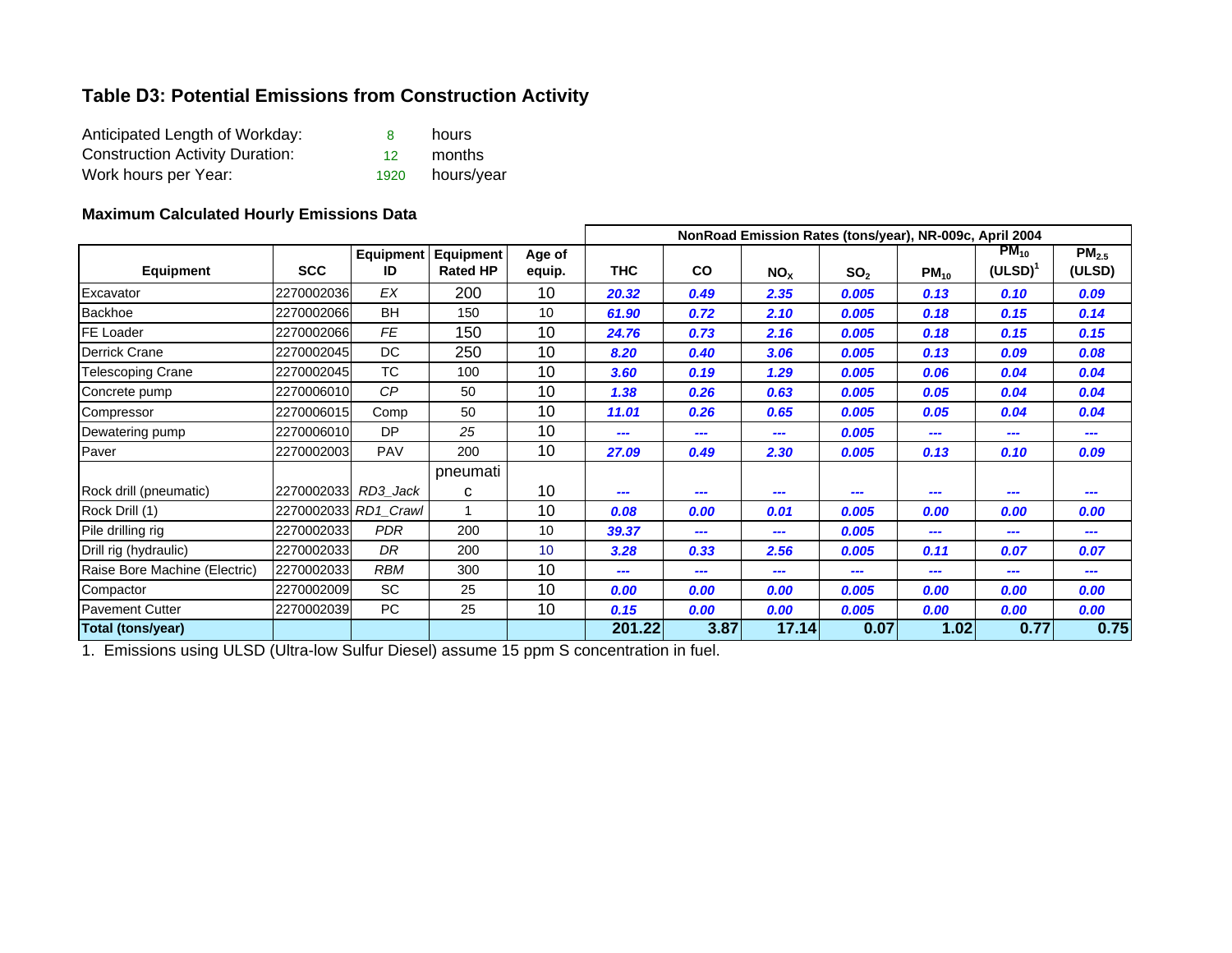**Appendix Table D4 Truck Traffic Emissions on Paved Roads**